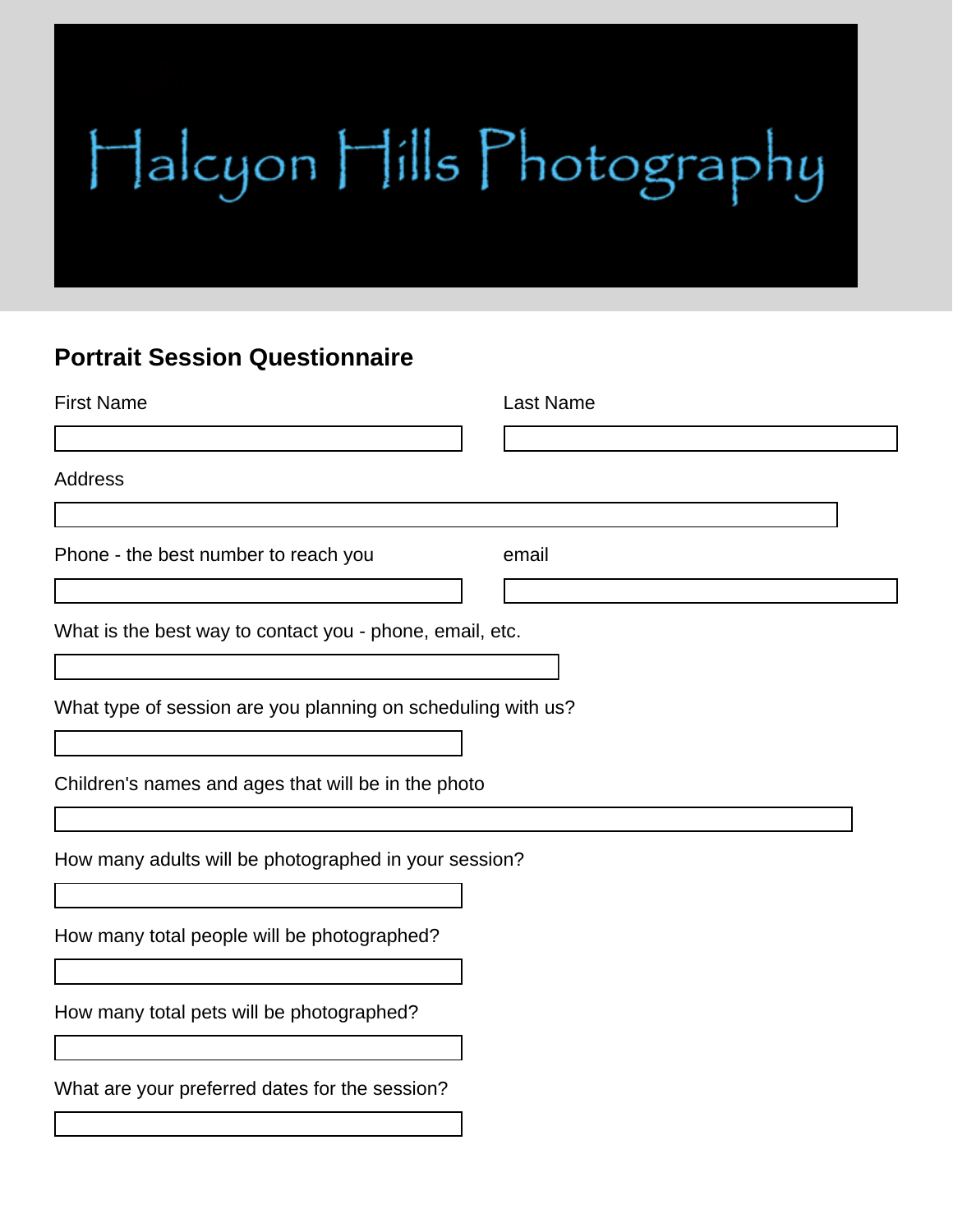| What time of day do you prefer?                                                                                                                                                                                                                                                                                                                                                                                                                                                                                          |
|--------------------------------------------------------------------------------------------------------------------------------------------------------------------------------------------------------------------------------------------------------------------------------------------------------------------------------------------------------------------------------------------------------------------------------------------------------------------------------------------------------------------------|
| $\left. \right.  \right.  \left. \right.  \left. \right.  \left. \right.  \left. \right.  \left. \left. \right.  \right.  \left. \left. \right.  \left. \right.  \left. \left. \right.  \right.  \left. \left. \right.  \left. \right.  \left. \left. \right.  \right.  \left. \left. \right.  \right.  \left. \left. \right.  \left. \right.  \left. \right.  \left. \left. \right.  \right.  \left. \left. \right.  \right.  \left. \left. \right.  \right.  \left. \left. \right.  \left. \left. \right.  \right.  \$ |
| Will this be an indoor session, an outdoor session, or both?                                                                                                                                                                                                                                                                                                                                                                                                                                                             |
|                                                                                                                                                                                                                                                                                                                                                                                                                                                                                                                          |
| If you have a specific location in mind for your session, please list it here.                                                                                                                                                                                                                                                                                                                                                                                                                                           |
| If you don't have a location in mind, do you need help finding a place?                                                                                                                                                                                                                                                                                                                                                                                                                                                  |
| Yes                                                                                                                                                                                                                                                                                                                                                                                                                                                                                                                      |
| No                                                                                                                                                                                                                                                                                                                                                                                                                                                                                                                       |
| If you need help finding a place, please list any factors or preferences that are important.                                                                                                                                                                                                                                                                                                                                                                                                                             |
|                                                                                                                                                                                                                                                                                                                                                                                                                                                                                                                          |
| How did you hear about Halcyon Hills Photography?                                                                                                                                                                                                                                                                                                                                                                                                                                                                        |
| We often present our work in both black & white as well as color. Do you prefer one over the<br>other?                                                                                                                                                                                                                                                                                                                                                                                                                   |
|                                                                                                                                                                                                                                                                                                                                                                                                                                                                                                                          |
| Please list one fun fact about each person being photographed.                                                                                                                                                                                                                                                                                                                                                                                                                                                           |
|                                                                                                                                                                                                                                                                                                                                                                                                                                                                                                                          |
|                                                                                                                                                                                                                                                                                                                                                                                                                                                                                                                          |
|                                                                                                                                                                                                                                                                                                                                                                                                                                                                                                                          |
|                                                                                                                                                                                                                                                                                                                                                                                                                                                                                                                          |
| What things to you like to do together, what kinds of places do you like to go?                                                                                                                                                                                                                                                                                                                                                                                                                                          |
|                                                                                                                                                                                                                                                                                                                                                                                                                                                                                                                          |

## **Display/Framing Design Questionnaire**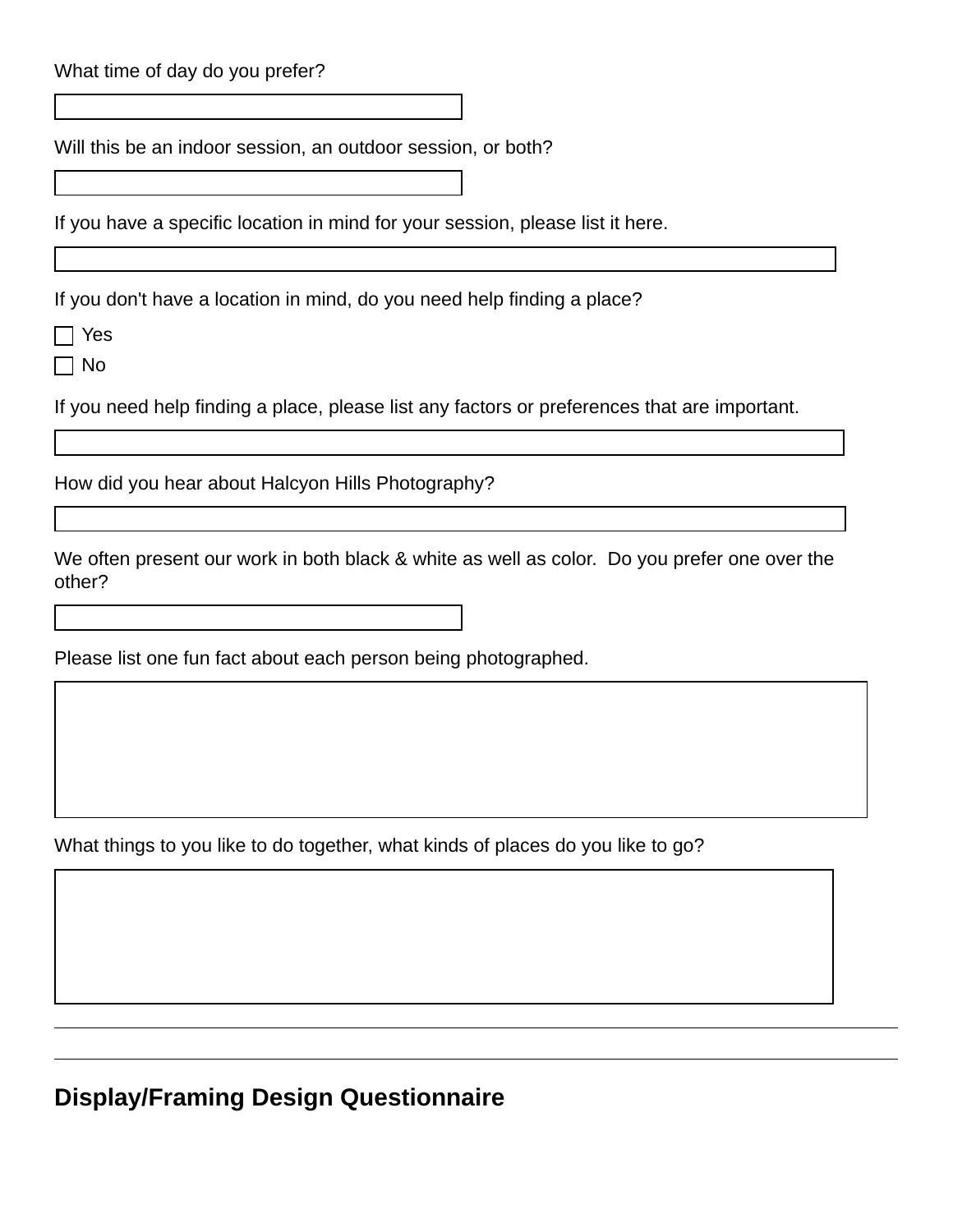This is a simple process to help learn where and how you plan to display your photos and what type of framing might be best for you.

1. In what rooms are you thinking of displaying the portraits from your session (check all that apply)?

| $\mathbf{u}$ $\mathbf{v}$ $\mathbf{v}$                             |         |
|--------------------------------------------------------------------|---------|
| $\Box$ Nursery                                                     |         |
| $\Box$ Family Room                                                 |         |
| Over the Mantel<br>$\Box$                                          |         |
| $\Box$<br>Den                                                      |         |
| Dining Room<br>$\Box$                                              |         |
| $\Box$<br>Playroom                                                 |         |
| Hallway                                                            |         |
| Stairwell<br>П                                                     |         |
| Master Bedroom<br>$\Box$                                           |         |
| $\Box$ Child's Room(s)                                             |         |
| $\Box$ Other                                                       |         |
| 2. What is important to you in your images (check all that apply)? |         |
| <b>Art Piece</b><br>$\Box$                                         |         |
| <b>Beautiful</b><br>$\Box$                                         |         |
| True to life<br>$\overline{\phantom{a}}$                           |         |
| $\Box$ Magazine style                                              |         |
| Specific expression<br>$\Box$                                      |         |
| $\Box$ Variety of expressions                                      |         |
| $\Box$ Capturing a relationship                                    |         |
| $\Box$ Makes you feel something                                    |         |
| Other<br>$\Box$                                                    |         |
|                                                                    |         |
| 3. Do you prefer                                                   |         |
|                                                                    |         |
|                                                                    |         |
| 4. What are the colors in your home?                               |         |
| <b>Family Room</b>                                                 | Kitchen |
|                                                                    |         |
| <b>Breakfast area</b>                                              | Hallway |
|                                                                    |         |
|                                                                    |         |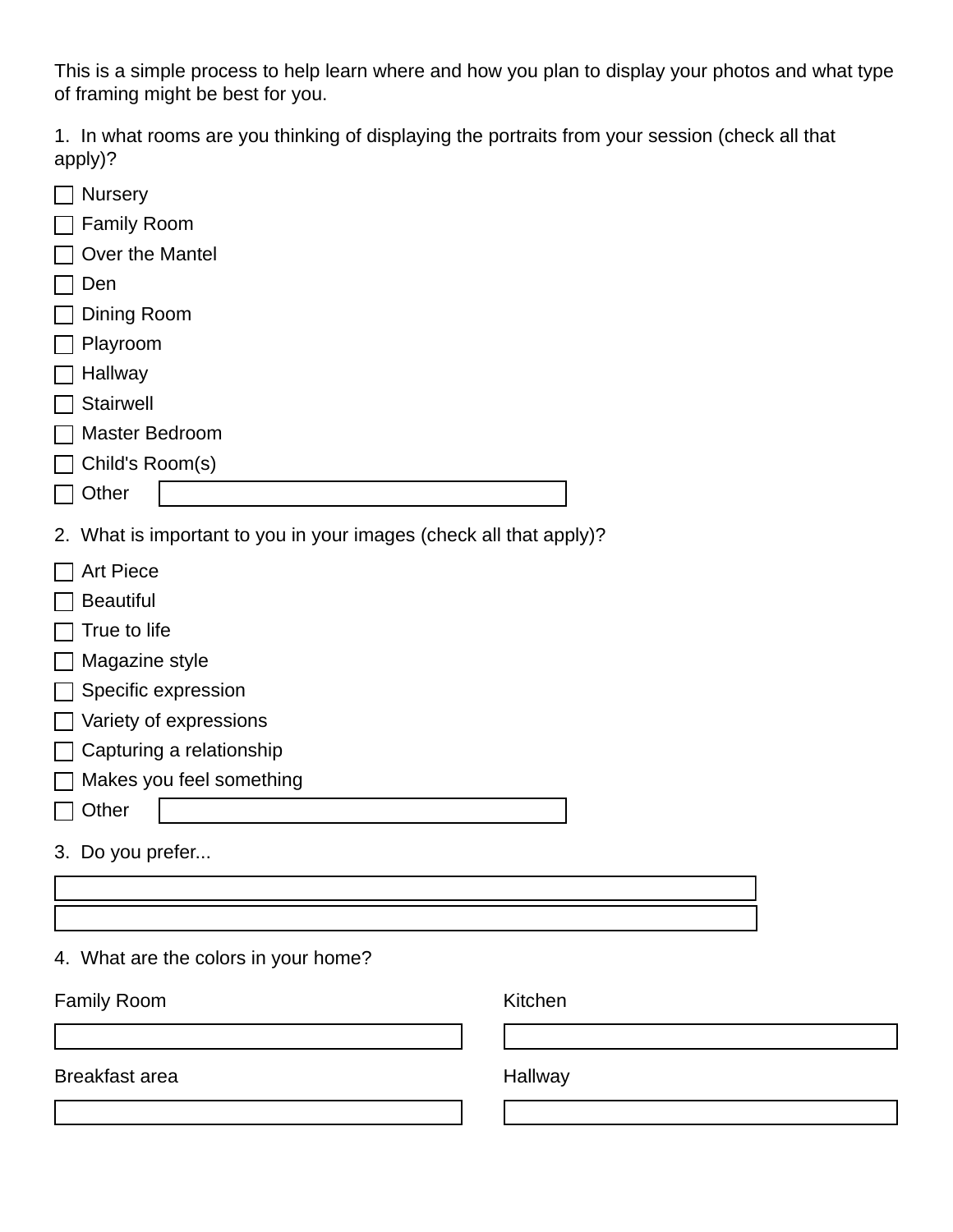| <b>Stairwell</b>                                                                              | <b>Master Bedroom</b> |
|-----------------------------------------------------------------------------------------------|-----------------------|
|                                                                                               |                       |
| Kid's rooms (list all)                                                                        |                       |
|                                                                                               |                       |
|                                                                                               |                       |
|                                                                                               |                       |
|                                                                                               |                       |
| Nursery (including accent colors)                                                             |                       |
|                                                                                               |                       |
| 5. What are your accent colors?                                                               |                       |
| $\vert \mathbf{v} \vert$                                                                      |                       |
| 6. How important is it to you that your portraits and frames coordinate with your decor?      |                       |
|                                                                                               |                       |
|                                                                                               |                       |
| 7. In what style is your home decorated, or in what style do you WANT it decorated?           |                       |
|                                                                                               |                       |
|                                                                                               |                       |
| 8. Would you like us to design a grouping of framed portraits for specific rooms or hallways? |                       |
|                                                                                               |                       |

**Session Information**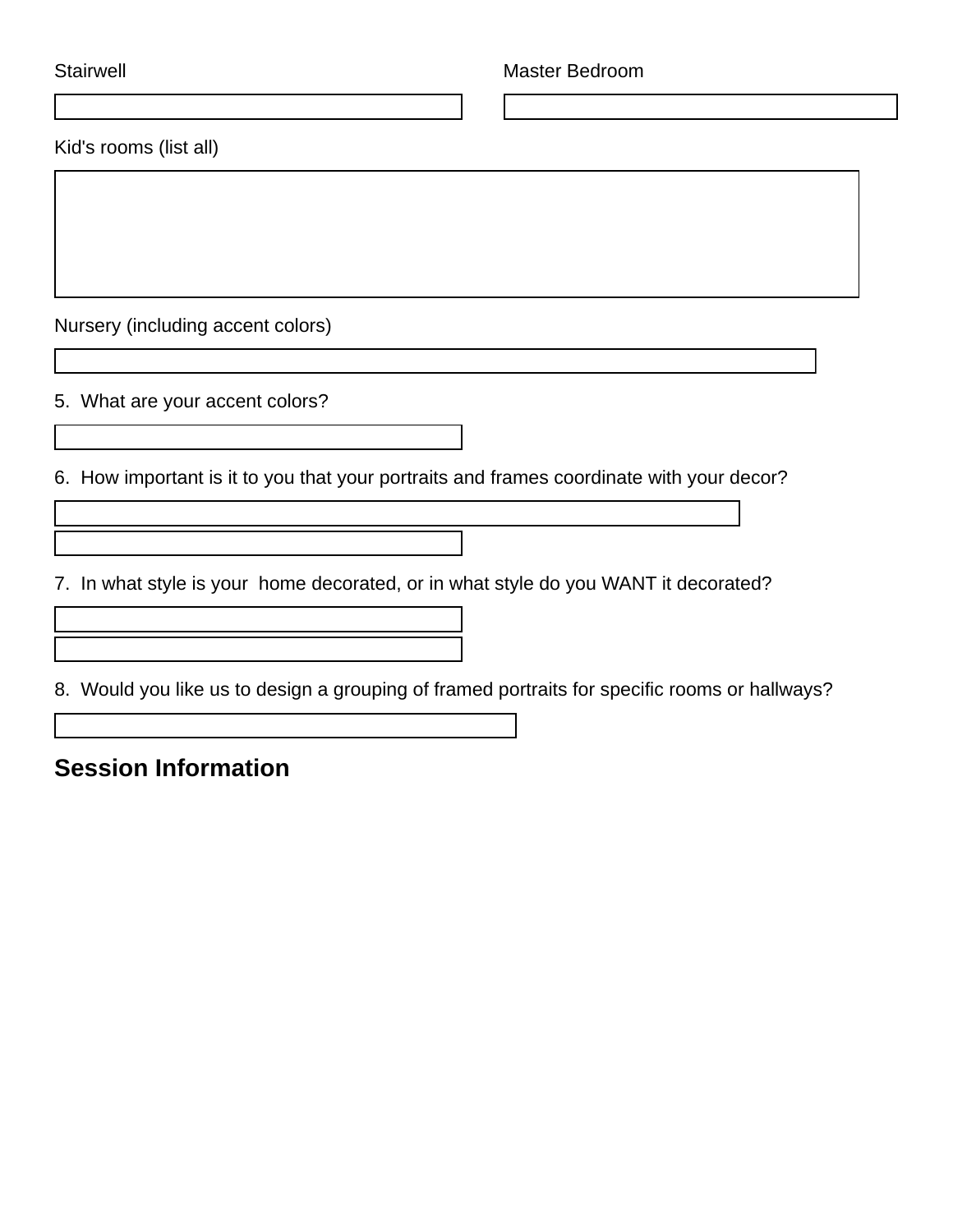The on-location session fee is \$150 and covers the following:

1. Up to two hours of coverage on your session date for immediate family members only. Extended family members may be added at an additional cost of \$25 for each person after an initial group of 5.

2. Post-session custom image preparation with attention to each image.

3. A private online slideshow for you to view and share with friends and family

4. A personal ordering session that is booked within seven days of uploading the slideshow where you can once again review the slideshow and then we will help you in the process of choosing your prints and collections.

5. Once your order is placed we will upload your images to an online gallery that will be available for 10 days. This is where friends and family can go to purchase any additional prints.

In order to hold your session date, your session fee must be received within seven days of submitting this agreement. Your fee is non-refundable but the studio will gladly reschedule due to illness or other unforeseen circumstances; please notify us at least 48 hours before your session if you must reschedule. If the weather isn't agreeable on the day of the session, we will reschedule to another date. If there is a chance of rain in the forecast, we will notify you a day or two before the session.

Please note that the use of cameras (still and video) other than the photographer's is prohibited during your session.

Images will be available approximately 2 weeks after your session and will be presented to you in a private online slideshow that you are encouraged to share with friends and family. I will contact you before the slideshow goes live to schedule your ordering session. The ordering session must be scheduled within four days of the slideshow going live.

Once your order is complete, I will provide an online gallery with a password where additional purchases by friends and family can be made. This gallery will only be available for ten days. If you must delay ordering, we can archive all of your images for a \$50 weekly fee at your request (limit 3 months) until your order is placed.

One half payment of your portrait order is due at the ordering session. The other half will be due when your portraits are picked up or delivered to you. All portraits will be ready for you approximately two-five weeks after payment is received, depending on whether framing is also ordered. Ordered images are archived for one year while unordered images are archived four weeks after your session. All sales are final. We guarantee that the portraits you receive meet the highest standards in every respect and want you to be more than pleased with your images.

## **Copyright issues for your images - in simple language...**